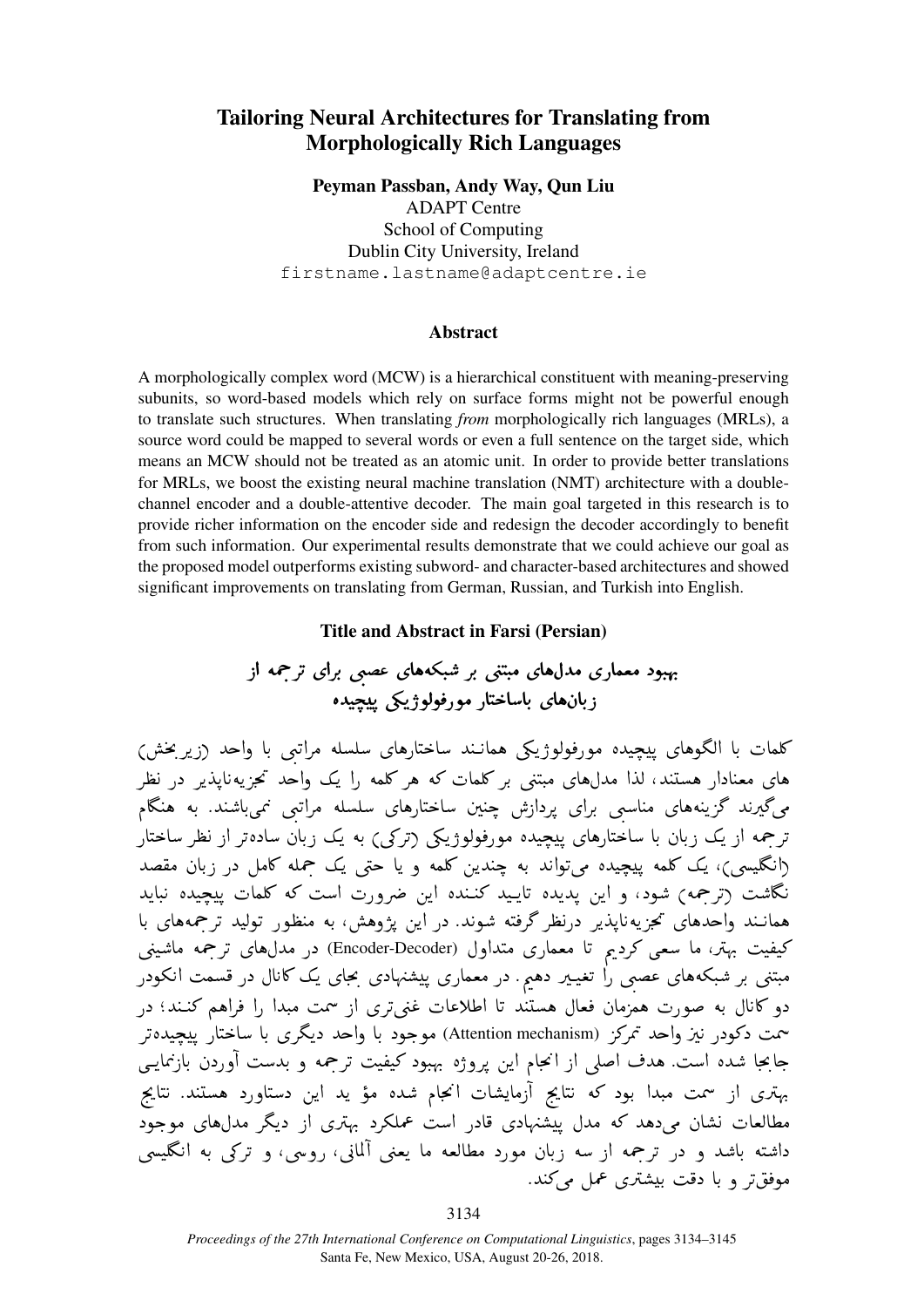#### 1 Introduction

In this paper we propose a neural architecture which is designed to deal with morphological complexities on the source side. In such scenarios the neural model and specifically the encoder should be able to handle morphologically complex inputs. It is hard (or even impossible) to benefit from all subunit information within an MCW when it is treated as an atomic unit, e.g. the Turkish word '*ev.de.ki.ler.de.ki*' meaning '*one of those (things/people) at home*' clearly demonstrates that there are meaningful subunits within the word which should be processed separately. Expecting a neural model to learn such intraword relations by itself complicates the whole process drastically as it requires powerful neural structures which may not lead to the desired result. Accordingly, we believe that there should be an architectural design (manipulation) inspired by the nature of this particular problem, which is able to decompose MCWs or process them in decomposed forms.

Subword-level NMT models are the most preferred alternatives to translate from MRLs, which can be discussed in two main categories. One group of models does not change the neural architecture but manipulates data by decomposing words into their subunits. In this approach either linguistically motivated morphological analyzers such as Morfessor (Smit et al., 2014) or purely statistical models such as the byte-pair encoding (*bpe*) model (Sennrich et al., 2016) are applied to process words. This approach, by its very nature, seems to be a promising solution as it changes the sparse surface formbased vocabulary set into a much smaller set of fundamental subunits. The size of a set including atomic subunits, especially for MRLs, is considerably smaller than that of the vocabulary set. Moreover, this solution partially solves the out-of-vocabulary word problem, as the chance of facing an unknown surface form is much higher than the chance of facing an unknown subunit.

The aforementioned approach could help generate better translations, but there is a potential problem with its single encoder shared among all different types of subunits. In the Morfessor-based segmentation (or any other linguistically motivated segmentation models) the NMT model is fed by stems and affixes instead of words, but all those subunits are processed with a single encoder. Clearly, this is not the best way of learning/representing source-side information, as stems and affixes are different constituents and should be processed separately. The same problem also applies to statistical models such as *bpe*, because although the difference between different subunits might not be obvious (as that of stems and affixes), it does not mean that they are the same types and should be treated equally. Furthermore, there could be another issue raised by the type of the neural architecture. The encoder-decoder architecture (Cho et al., 2014; Sutskever et al., 2014) employed in this approach was originally designed to work at the word level but is instead used for subwords, which might produce some problems, e.g. a sequence of subwords can be considerably longer than a sequence of words. Long sequences are usually hard to remember for neural models and this can affect NMT model's performance. Considering all positive and negative aspects of subword-based models, we still believe that such models are truly beneficial but our main concern is their architecture which we demonstrate can be improved to work with subwords.

As we previously mentioned, there are two main categories of models proposed to tackle the problem of translating from MRLs. We already explained the first group and its advantages and disadvantages. Unlike the first group, the second one focuses more on the neural architecture rather than data preprocessing (word segmentation), and boosts the network with character-based encoders. In such models words are consumed character by character. Usually, there is a convolutional module after the input layer to read characters, connect them to each other, and extract inter-character relations. This approach is helpful as it requires no preprocessing step, but there are two main problems with that. Similar to the previous group, the length of the input sequences could be an issue as by segmenting words into characters an input sequence with a limited number of words is changed to a long sequence of characters. Furthermore, the convolutional computation over characters could be quite costly, e.g. Lee et al. (2017) use 200 convolutional filters of width 1 along with 200 filters of width 2, 250 filters of width 3, and continue up to a filter size of 300 with width 8 to extract useful information on the source side. This amount of computation is carried out only in one layer (for one word), so in addition there are max-pooling

This work is licensed under a Creative Commons Attribution 4.0 International License. License details: http:// creativecommons.org/licenses/by/4.0/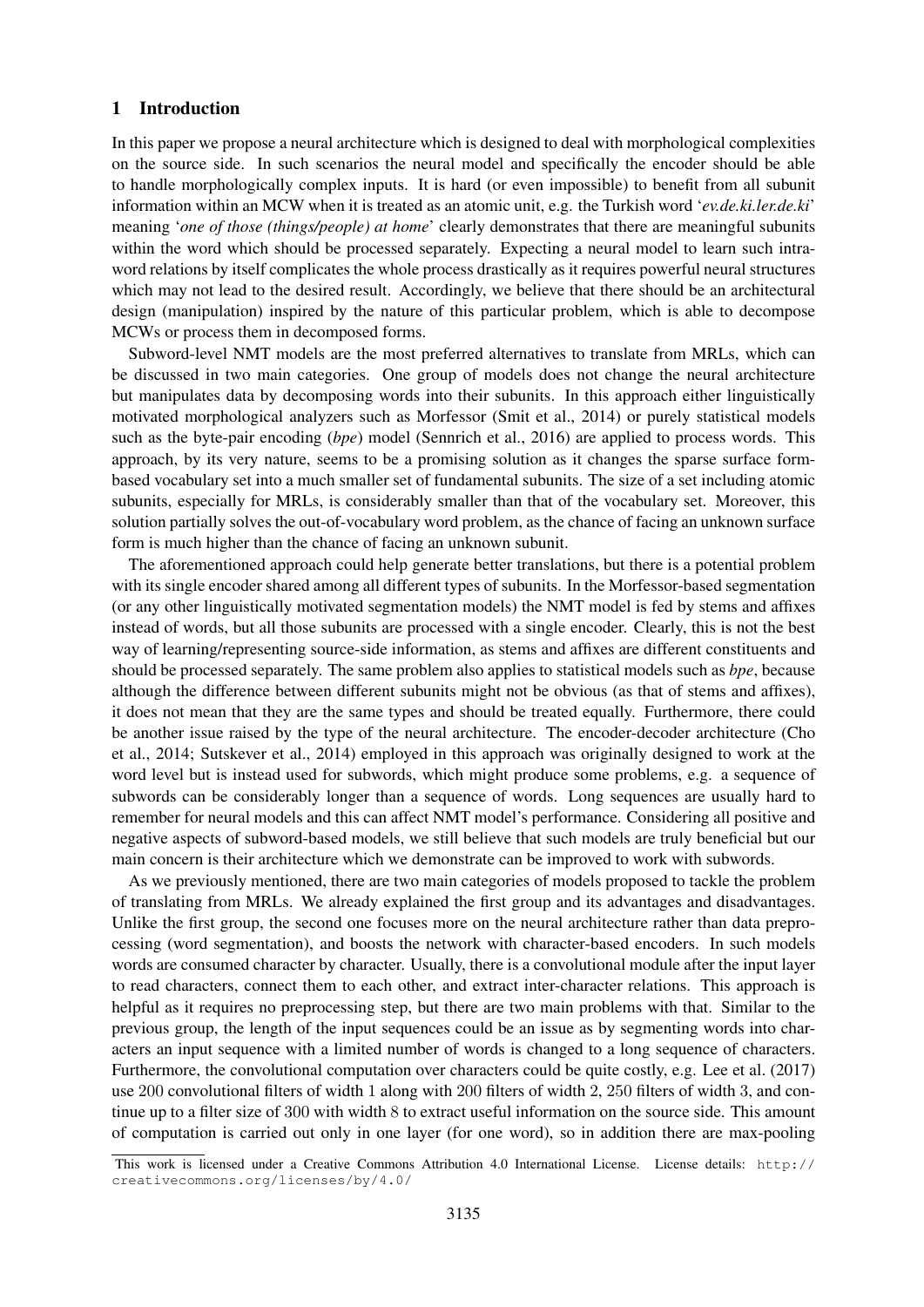layers followed by 4 highway layers (Srivastava et al., 2015), and then recurrent layers on top. This is a complex architecture which is determined by the type of the input data (a sequence of characters).

Considering both groups of approaches, we assert that there is a need for a third one, for two main reasons:  $i$ ) models from the first approach work at the subword level but the neural architecture they use is not designed for this purpose; and *ii*) systems from the second approach use complex architectures to be able to learn character-level information but (it seems) the complex mechanism is not completely effective as results reported from different studies demonstrate that character-based models usually fail to compete with other architectures.<sup>1</sup> Our experimental results also confirm this (see Table 2). The main issue we try to point out by studying these approaches is that existing models may provide stateof-the-art results but they are not designed based on the nature of the problem at hand. Rather, they are just powerful models with recurrent, convolutional, and highway layers which work with simplified (segmented) inputs. They might improve translation quality or partially address the problem, but do not resolve, in a meaningful way, the challenge of handling morphological (subword-level) complexities on the source side.

In this paper we propose a new architecture to address the shortcomings of these previous approaches which is our main contribution. We prefer to work with subwords not characters, because we might lose useful information when we segment structures into characters, or might not be able to extract desired information via the character-based architecture. Related characters are already grouped and connected to each other in subwords, so there is no need to decompose and then glue them back together. Therefore, our basic unit for translation is a morpheme (subword). As mentioned earlier, it seems that existing architectures can be improved further to work with subwords. Accordingly, we propose a novel neural architecture which relies on subwords and is supposed to outperform other character- and subwordbased counterparts. In the next section, we first review similar models which tackle the same problem with different approaches, then we explain our own solution. The comparison between our model and others confirms that our hypothesis on designing the neural architecture according to the nature of the problem is true and directly affects performance.

# 2 Related Work

The problem of morphology and dealing with MCWs is an important issue in the field of sequence modeling as it directly affects the model's architecture and its performance. There is a fair amount of research carried out to address this problem, which can be discussed in two main categories. One group of models tries to cope with the problem on the encoder side where the goal is to understand the rich morphology of the source language. Kim et al. (2016) proposed a convolutional module to process complex inputs for the problem of language modeling. Costa-jussa and Fonollosa (2016) and ` Lee et al. (2017) adapted the same convolutional encoder to NMT. Luong and Manning (2016) designed a hybrid character- and word-based encoder to try to solve the out-of-vocabulary problem. Vylomova et al. (2016) tackled the problem by comparing the impact of different representation schemes on the encoder. Similarly, Burlot et al. (2017) investigated the impact of different word representation models in the context of factored NMT. Our work is also an example of models which try to provide richer information when the source side is an MRL.

Models reviewed so far address the problem of morphology on the source side. In contrast, there is a group of models which study the same problem for the target side. Huck et al. (2017) compared different word-segmentation models, including linguistically motivated as well as statistical techniques, to find the most appropriate segmentation scheme when translating into MRLs. Chung et al. (2016) tried to design a suitable architecture when the target language is an MRL. They benefit from using a character-based decoder which partially resolves the problem. Passban et al. (2018) proposed a similar approach in which they equipped the character-based decoder with an additional morphology table to inform the decoder with the target language's morphological structures.

<sup>&</sup>lt;sup>1</sup>Comparing translation results generated by different word-, subword-, and character-based architectures on different language pairs shows that there is no character-based model which is able to outperform its word- and/or subword-based counterparts. Please see results at http://matrix.statmt.org/?mode=all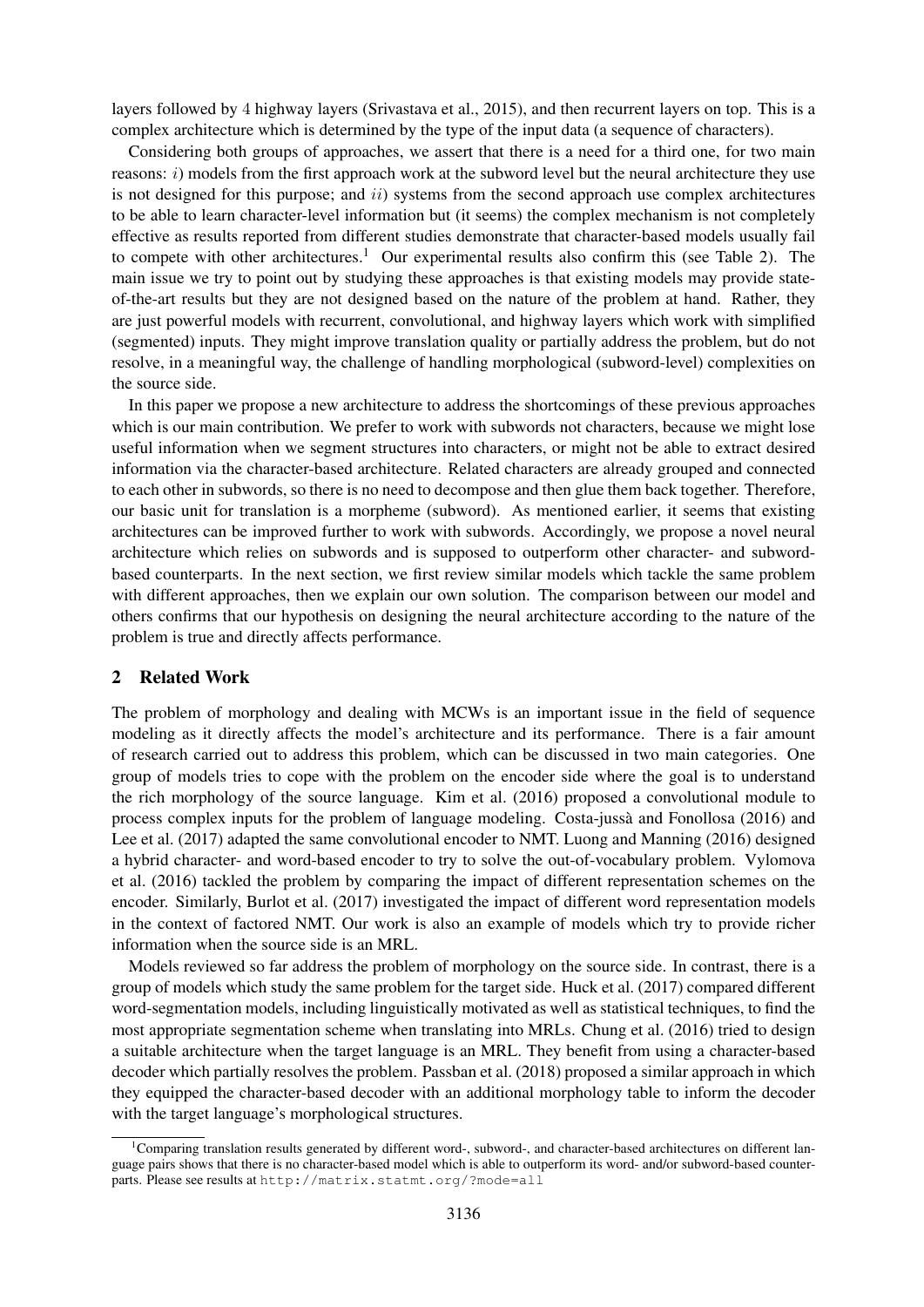Apart from these models, there are others that do not directly address the problem of morphology but their solutions could be quite useful to translate MRLs. Jean et al. (2015) proposed a model to handle very large vocabularies. Luong et al. (2015) addressed the problem of rare and unseen words with the help of a post-translation phase to exchange unknown tokens with their potential translations. Dalvi et al. (2017) did not propose a new model but studied the impact of morphological information in NMT. They evaluated the behaviour of an encoder-decoder model to see what sort of morphological information is learned via the model and how the model deals with complex structures. Passban (2018) extensively discussed the problem of morphology at the word and sequence level and proposed solutions for modeling and translating sequences in monolingual and bilingual settings.

### 3 Proposed Approach

We propose an NMT architecture with a double-source encoder and double-attentive decoder for translating from MRLs. Our neural architecture is inspired by models proposed in Firat et al. (2016) and Zoph and Knight (2016). It takes inputs from two different channels: one channel which is referred to as the *main* channel sends stem information (main input), and the other one (the *auxiliary* channel) sends affix information. If the input is  $w_0, w_1, ..., w_n$  for the (original) encoder-decoder model, our proposed architecture takes two sequences of  $\varsigma_0, \varsigma_1, ..., \varsigma_n$  and  $\tau_0, \tau_1, ..., \tau_n$  through the main and auxiliary channels, respectively, where  $w_i$  shows the surface form of a word whose stem is  $\varsigma_i$ , and affix information associated with  $w_i$  is given by  $\tau_i$ .

Our new neural architecture is based on a hypothesis which assumes the *core semantic unit* is the stem. The translation generated on the target side could appear in different surface forms but it should convey the core meaning dictated by source-side stems. Therefore, to generate a translation the minimum requirement is stem information. Defining the translation process based on stems considerably simplifies the problem, because we no longer need to work with complex surface forms. The sentence representation generated based on stems provides the decoder with high-level source-side information. While it could steer the decoder toward potentially correct target tokens, the decoder needs more than this to generate precise translations. Accordingly, stem information is accompanied with auxiliary information supplied by the affix channel.

There are two main motivations underpinning this type of modelling. We can have different words on the target side (morphologically naive) which could be translations of a single stem. The reason they differ from one another and appear in different forms is because the source-side stem collocates with different affixes. By having different input channels we can model these combinations to help the decoder with the generation of the translation. The double-channel encoder can understand such combinations better, as it separately processes the stem and its affixes. This is the first motivation for our design. Moreover, the neural model is not totally able to extract all information preserved in MCWs when it works with surface forms, but we can simplify the process by explicitly showing subword units to the network, which is a novel point in our architecture. This is the second reason why we process stems and affixes separately.

#### 3.1 The Double-Channel Architecture

Our neural model is an extension to the encoder-decoder model of Cho et al. (2014) with some fundamental changes. In our architecture, given an input sequence  $w_1, w_2, ..., w_n$ , words are segmented into their stems ( $\varsigma$ ) and affix tokens ( $\tau$ ). Regarding the structure of the input data, our encoder should process two tokens (stem and affix) instead of one (word) at each time step, so the neural architecture is adapted to the new data structure. To this end, we have two encoders where the stem encoder reads stems one after another and the other one (affix encoder) reads affix tokens. The process can be formulated as in (1):

$$
s_t = f(s_{t-1}, \varsigma_t^e)
$$
  
\n
$$
a_t = f(a_{t-1}, \tau_t^e)
$$
\n(1)

where  $s_t$  and  $a_t$  are the hidden states of the stem and affix encoders, respectively, at time step t.  $\varsigma_t^{\epsilon}$ indicates the embedding of the t-th word's stem, and  $\tau_t^e$  is the embedding of the affix token for the same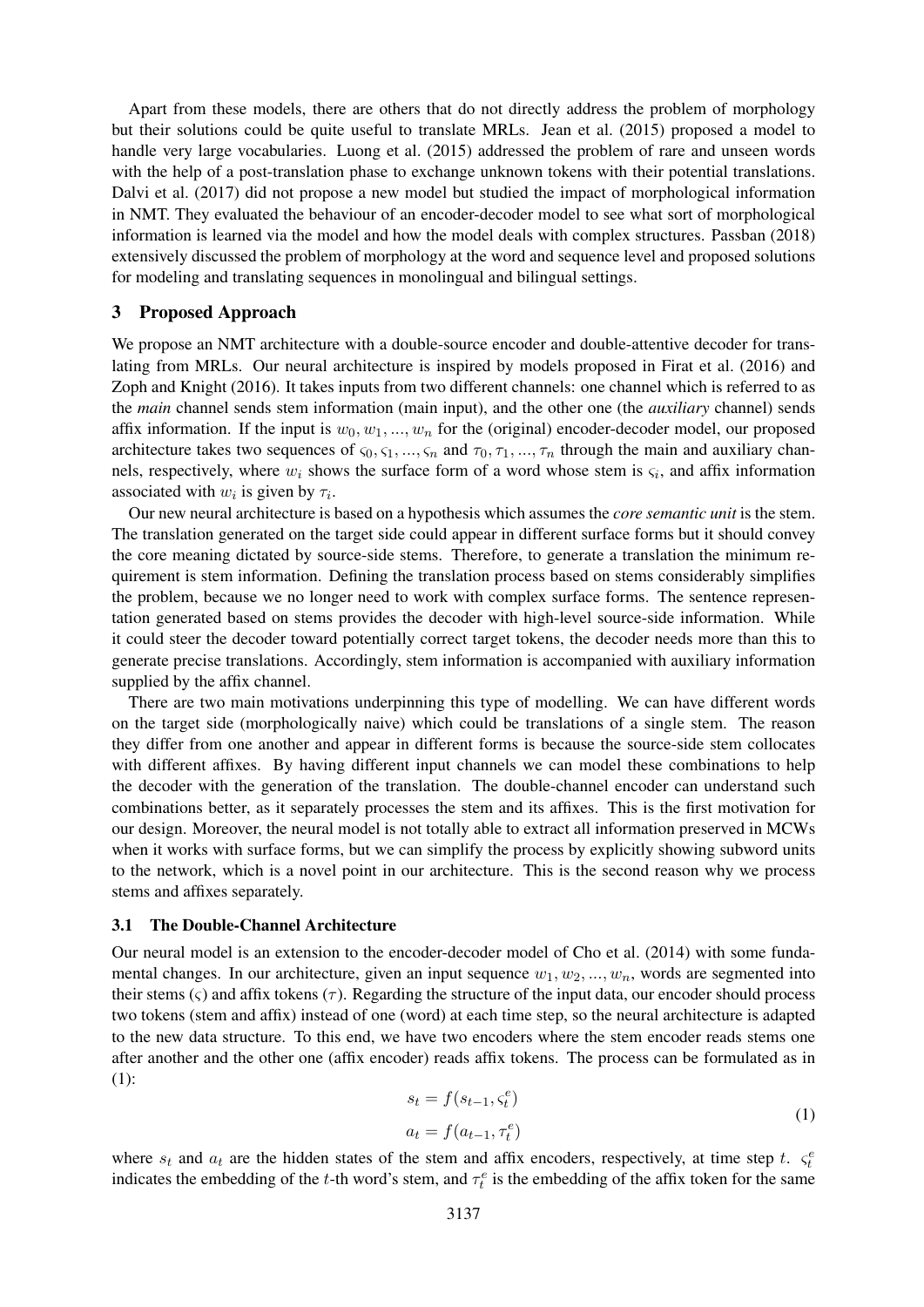word.

When the final time step is reached for an input sentence of length  $n$ , we have two vectors that represent the summary of stem and affix sequences. The decoder should be informed about source-side information to start sampling/generation, for which we place a fully connected layer with a transformation matrix between the encoder and decoder to map both source vectors to the first hidden state of the decoder, as in (2):

$$
h_0 = \tanh\left(W_{\varsigma\tau}[s_n \bullet a_n]\right) \tag{2}
$$

where  $h_0$  is the decoder's hidden state at the beginning, *tanh* applies non-linearity,  $W_{\varsigma\tau} \in$  $\mathbb{R}^{(|s_n|+|a_n|)\times|h_0|}$  is the transformation matrix, and  $\bullet$  indicates the concatenation operation.

At each time step the decoder samples a token from the target vocabulary. In the simple encoderdecoder model, the decoder conditions the prediction on its hidden state  $h_t$ , the last predicted token  $y_{t-1}$ , and a dedicated context vector  $c_t$  generated by the attention mechanism (Bahdanau et al., 2014) over the encoder's hidden states. In our case, we have two sets of source-side hidden states and the decoder pays attention to both (instead of one). This process is simply formulated as in (3):

$$
y_t = g(h_t, y_{t-1}, \mathbf{c}_t^{\varsigma}, \mathbf{c}_t^{\tau})
$$
\n(3)

Our decoder benefits from a double-attentive mechanism instead of the simple attention model.  $\mathbf{c}_t^{\varsigma}$  is the stem-based context vector and provides information about source stems, and  $\mathbf{c}_t^{\tau}$  is the affix context vector which informs the decoder about morphological properties of the input sequence.

In order to construct the stem-based context vector  $\mathbf{c}_t^{\varsigma}$ , we use exactly the same attention model proposed by Bahdanau et al. (2014), as in (4):

$$
\mathbf{c}_{t}^{\varsigma} = \sum_{t'=1}^{n} \alpha_{tt'} s_{t'}
$$
\n
$$
\alpha_{tt'} = \frac{\exp(e_{tt'}^{\varsigma})}{\sum_{k=1}^{n} \exp(e_{tk}^{\varsigma})}
$$
\n
$$
e_{tt'}^{\varsigma} = \mathbf{a}_{\varsigma}(s_{t'}, h_{t-1})
$$
\n(4)

where  $a_{\varsigma}$  is a simple feed-forward connection. The equation shows that the decoder tries to select relevant stems at each time step which can help it sample better tokens.  $\mathbf{c}_t^{\varsigma}$  summarizes all source stems and informs the decoder about the impact of each stem. For the affix context vector, the attention model has a slightly different mechanism whose detail is shown in (5):

$$
\mathbf{c}_{t}^{\tau} = \sum_{j=t'}^{n} \beta_{tt'} a_{t'}
$$
  
\n
$$
\beta_{tt'} = \frac{\exp(e_{tt'}^{\tau})}{\sum_{k=1}^{n} \exp(e_{tk}^{\tau})}
$$
  
\n
$$
e_{tt'}^{\tau} = \mathbf{a}_{\tau}(a_{t'}, [h_{t-1} \bullet \mathbf{c}_{t}^{\varsigma}])
$$
\n(5)

Affix tokens are weighted given the hidden state of the decoder together with the stem context vector. We know that affixes associate with their stems, so to select the best affix we need to consider both the impact of stems and the decoder's information. Experimental results show that this combination obtains better performance (see Section 4). Figures 1 and 2 visualize our double-attentive attention module. They provide a comparison between simple and double-attentive attention models. It should be noted that for simplicity our figures only show connections associated with the attention module (and exclude others).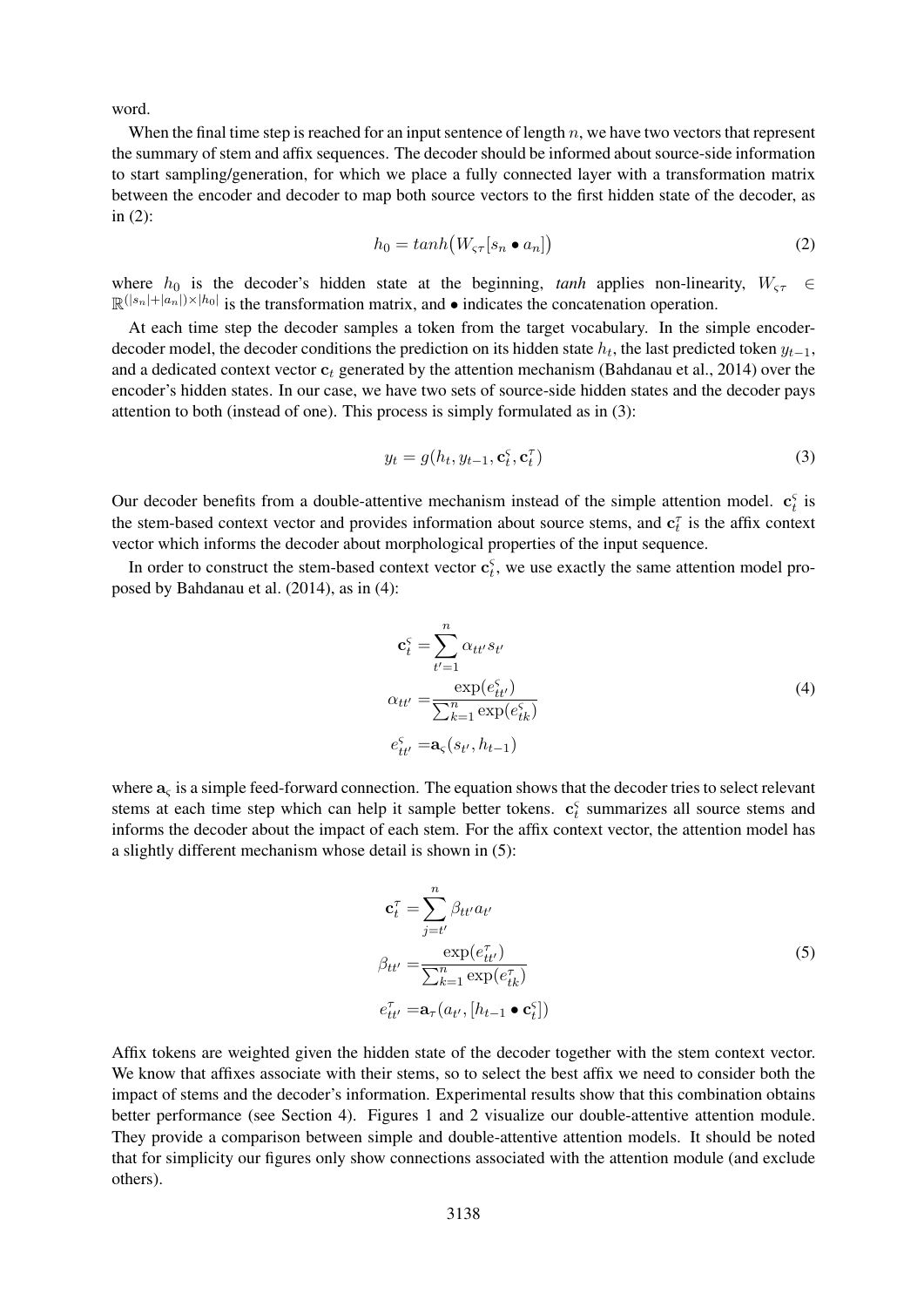

one word at each time step and updates its hidden state  $s_t$ . The decoder constructs the context vector used along with the (current) hidden state  $h_t$  to generate the output. Figure 1: This figure shows the original attention mechanism where the source side-encoder consumes  $c_t$  based on the decoder's previous hidden state and all source-side hidden states. The context vector is



Figure 2: This figure illustrates the double-source encoder, where the stem encoder takes one stem at each time step and updates  $s_t$ , and the affix encoder updates  $a_t$  after consuming the t-th affix token. The stem-based context vector is depicted by  $c_t^s$ . The affix-based context vector is constructed using information provided by all of the affix-encoder's hidden states, the decoder's previous hidden state, and the stem context vector.

# 4 Experimental Study

Our NMT model is an encoder-decoder model with gated recurrent units (GRUs) (Cho et al., 2014). On the encoder side we have two encoders, one for stems and the other for affix tokens. Both encoders include two GRU layers where the first layer is a bidirectional layer and the second layer is a unidirectional layer. Stems and affix tokens are represented with 512-dimensional embeddings. On the decoder side, we have the double-attentive attention module and two GRU layers. The GRU size for both the encoder and decoder is 1024. Similar to input tokens, target tokens are also represented with 512-dimensional embeddings. The network was trained using stochastic gradient descent with Adam (Kingma and Ba, 2015). The mini-batch size is 80, the beam search width is 20, and the norm of the gradient is clipped with the threshold 1.0.

### 4.1 Data Preparation

Our models are trained to translate from German (De), Russian (Ru), and Turkish (Tr) into English (En). For German and Russian, we used  $WMT-15$  datasets,<sup>2</sup> where the De–En corpus includes 4.5M parallel sentences and the size of the Ru–En corpus is 2.1M. The newstest-2013 and newstest-2015 datasets are used as the development and test sets, respectively. For Tr–En, we used the OpenSubtitle2016 collection (Lison and Tiedemann, 2016).<sup>3</sup> We randomly selected 3K sentences for each of the development and test sets, and 4M for training.

<sup>2</sup>http://www.statmt.org/wmt15/translation-task.html

<sup>3</sup>http://opus.nlpl.eu/OpenSubtitles2016.php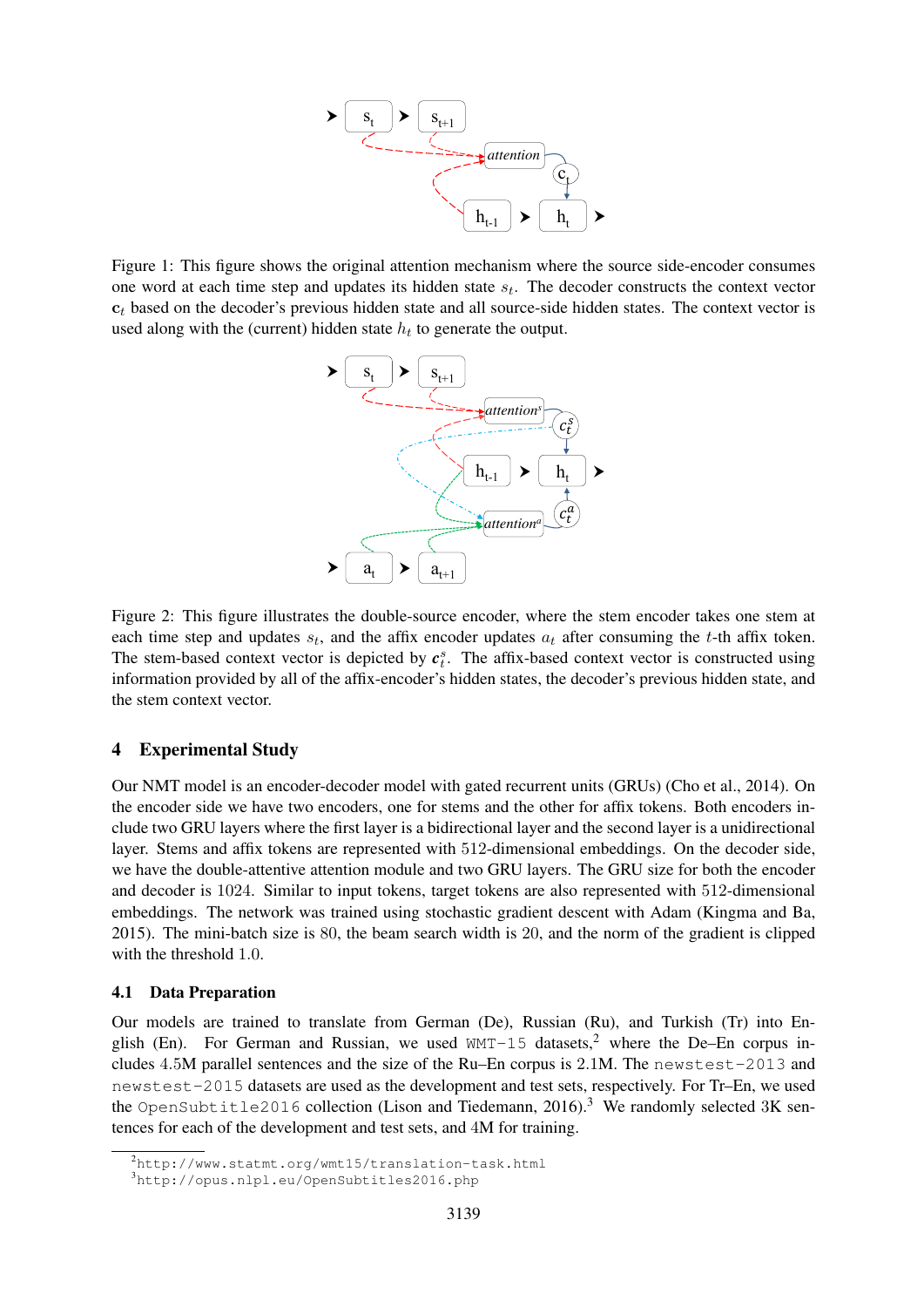|             | <b>English–German</b> |              | <b>English-Russian</b> |              | English-Turkish |              |
|-------------|-----------------------|--------------|------------------------|--------------|-----------------|--------------|
|             | En                    | De           | En                     | Ru           | En              | Tr           |
| Sentence    | 4.2M                  |              | 2.1M                   |              | 4.0M            |              |
| Token       | 103, 692, 553         | 96, 235, 845 | 43, 944, 989           | 39, 694, 475 | 24, 875, 286    | 17, 915, 076 |
| <b>Type</b> | 103, 574              | 143, 329     | 70,376                 | 119, 258     | 108,699         | 178,672      |
| <b>Stem</b> | 21, 223               | 26,301       | 15,964                 | 19,557       | 15,714          | 17,419       |
| Affix       | 13,410                | 24,054       | 9,320                  | 17,542       | 7,112           | 8,041        |
| Prefix      | 3,104                 | 5,208        | 2,959                  | 3,324        | 1,211           | 753          |
| Suffix      | 3,285                 | 4,974        | 2,219                  | 3,460        | 1,766           | 2,701        |
| Char        | 355                   | 302          | 360                    | 323          | 189             | 231          |

Table 1: *Sentence* is the number of parallel sentences in the corpus. *Token* is the number of words. *Type* shows the number of unique words. *Stem*, *Prefix*, *Suffix*, and *Affix* show the number of unique stems, prefixes, suffixes, and affix tokens in the corpus. *Char* is the number of unique characters appeared in the corpus.

We segment input words with Morfessor. The longest subunit is selected as the stem. What appears before the stem is the prefix and what follows the stem is considered as the suffix. We do not postprocess Morfessor's output, e.g. Turkish is a suffix-based language with no prefixes, but Morfessor extracted some prefixes for this language. We use segmented units as they are and do not change them. Table 1 summarizes some statistics about our training corpora.

It is clear what the stem encoder takes as its input, but for a word we may have none (null), one or many prefixes and suffixes, whose combination constructs the affix token in our setting. For the affix encoder we have a look-up table which includes prefix and suffix embeddings. The encoder retrieves associated prefix and suffix embeddings at each time step, combines them (via vector summation) and sends the combined vector to the encoder. This architecture is referred to as *pre+suf* in our experiments. If a word has more than one prefix/suffix the encoder retrieves all of them, and if it has none the encoder uses a *null* embedding.

In the *pre+suf* setting, what the affix encoder receives as its input is a vector which has some information about morphological properties of the associated stem (word), but it is possible to provide the encoder with richer information, so we propose the *affix* extensions (*affix*- $c^{\tau}$  and *affix*- $c^{\varsigma}c^{\tau}$ ).<sup>4</sup> In this new setting we combine the surface form of all prefixes and suffixes to generate a new affix token, e.g if  $word_i = prefix_i^1.start_i.suffix_i^1.suffix_i^2$ , the affix token  $\tau_i$  would be  $prefix_i^1.suffix_i^1.suffix_i^2$ . We assign a unique embedding for this new combination. Clearly, the embedding of the new affix token is different from the summation of the embeddings of the prefix(es) and suffix(es) and introduces a new token.

A real example can show the difference between the *pre+suf* and *affix* extensions. If the given word is *pre.process.ing*, in the first extension *pre+suf*, the stem encoder takes the embedding of *process* and the affix encoder takes the summation of the embeddings of *pre* and *ing*. In the second extension (either  $affix-c^{\tau}$  or *affix-c*<sup>c</sup> $c^{\tau}$ ), the stem token is the same but the affix encoder takes an embedding which is exclusively defined for *pre.ing*.

The embedding of the affix token is a new unit which preserves information about:  $i)$  morphological properties of its associated word,  $ii)$  morphological properties of other words appearing in the sentence, and *iii*) the collocation and order of different prefixes and suffixes, at the word and sentence level. It seems that the simple combination of prefix and suffix embeddings as in the *pre+suf* extension cannot preserve this amount of information, because the role of each suffix/prefix is clear and their summation will provide us with specific information, while in the second extension we can expect the neural network to learn our desired information. Basically, by defining the affix token we try to introduce an additional cell of memory, in which the NMT model and the affix encoder store the useful information it has learned

<sup>&</sup>lt;sup>4</sup>In these two extensions everything is the same but the attention mechanism. Equations (5) and (6) explain the attention mechanisms for  $affix$ -**c**<sup> $\infty$ </sup>**<sup>** $\infty$ **</sup>** and  $affix$ -**c**<sup> $\infty$ </sup>**,** respectively.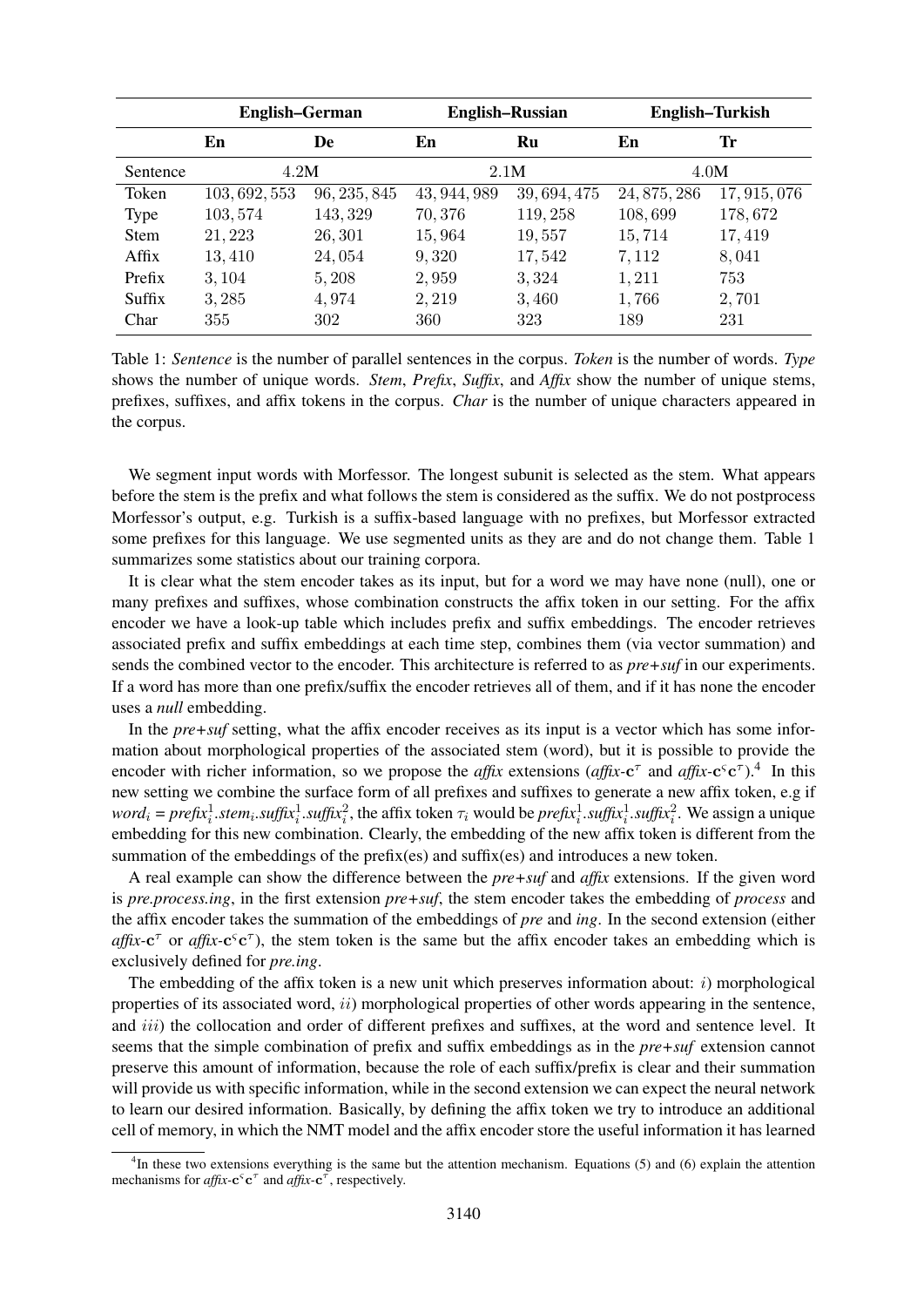(in addition to stem).

#### 4.2 Experimental Results

The results obtained from our experiments are reported in Table 2. The numbers in the table are BLEU scores (Papineni et al., 2002) of different neural models. We compare our models to all existing models which translate from MRLs or reported experimental results on our datasets. The first row of the table shows an encoder-decoder model where the decoder works at the character level and uses the architecture proposed in Chung et al. (2016). The first row can be considered as a baseline for all other models reported in the table, as it does not use any complicated neural architecture on the source side. For each word it simply sums stem, prefix, and suffix embeddings together and sends the summed vector as the word-level representation to the GRU-based encoder. Although the model is quite simple, it is able to generate comparable results to other more complex architectures, which reinforces our claim that existing neural architectures are not suitable to work at the subword level. If we find a better way to provide the neural model with subword information, we will be able to improve translation quality still further. For all other models we use the same neural architecture where we keep the characterbased decoder unchanged and only change the encoder to compare the capacity of different encoders in modeling morphological information.

| Model                                  | Source                                                  | Target | $De \rightarrow En$ | $Ru\rightarrow En$       | $Tr \rightarrow En$ |
|----------------------------------------|---------------------------------------------------------|--------|---------------------|--------------------------|---------------------|
| <b>Baseline</b>                        | $\varsigma$ +pre+suf                                    | char   | 22.11               | 22.79                    | 22.98               |
| Costa-jussà and Fonollosa (2016)       | word                                                    | word   | 18.83               |                          |                     |
|                                        | char                                                    | word   | 21.40               | $\overline{\phantom{a}}$ |                     |
| Firat et al. $(2016)$                  | bpe                                                     | bpe    | 24.00               | 22.44                    |                     |
| Lee et al. (2017)                      | bpe                                                     | char   | 25.27               | 22.83                    |                     |
|                                        | char                                                    | char   | $25.83*$            | 22.73                    |                     |
| Sennrich and Haddow (2016) $\star$     | $\varsigma \bullet \tau$                                | char   | 22.41               | $23.01*$                 | $23.14*$            |
| Our model                              |                                                         |        |                     |                          |                     |
| $pre+suf$                              | $\lceil \varsigma \rceil^1$ [pre+suf] <sup>2</sup>      | char   | 26.11               | 22.95                    | 23.62               |
| $affx\text{-}c\textsuperscript{c}$     | $\lbrack \varsigma \rbrack^1 \, \lbrack \tau \rbrack^2$ | char   | 26.74               | 23.44                    | 23.81               |
| $affix-c$ <sup><math>\tau</math></sup> | $\lbrack \varsigma \rbrack^1 \, \lbrack \tau \rbrack^2$ | char   | 26.29               | 23.40                    | 23.74               |

Table 2: Source and Target indicate the data type for the encoder and decoder, respectively. ς is the stem, pre is the prefix and suf is the suffix.  $\tau$  is the affix token. The bold-faced score is the best score for the direction and the score with \* shows the best performance reported by other existing models. According to paired bootstrap re-sampling (Koehn, 2004) with  $p = 0.05$ , the bold-faced number is significantly better than the score with \*. Brackets show different channels and the + mark indicates the summation, e.g.  $\lbrack \zeta \rbrack^1$  [*pre*+*suf*]<sup>2</sup> means the first channel takes a stem at each step and the second channel takes the summation of the prefix and suffix of the associated stem.  $\bullet$  is the concatenation operation and  $\star$  indicates that results were produced in our experimental setting using our re-implementation of the original model.

The second row shows the model proposed by Costa-jussà and Fonollosa (2016), in which a complicated convolutional module is used to model the relation between characters and build the word-level representation. It shows that the character-level modeling works better than the word-level model but the simple baseline engine still outperforms both settings. The third row belongs to Firat et al. (2016) which is a multi-way multilingual NMT model. The fourth row shows a fully character-level NMT model (Lee et al., 2017) where both the encoder and decoder are designed based on characters. As previously discussed, this model has quite a complicated architecture.

The fifth row reports results from the model of Sennrich and Haddow (2016) that is a suitable model to cope with the problem of complex structures on the source side. The idea behind the model is to enrich input words via additional annotations such as part-of-speech and/or morphological tags. The embedding of the additional annotation(s) is concatenated to the embedding of the word/stem. The idea of attaching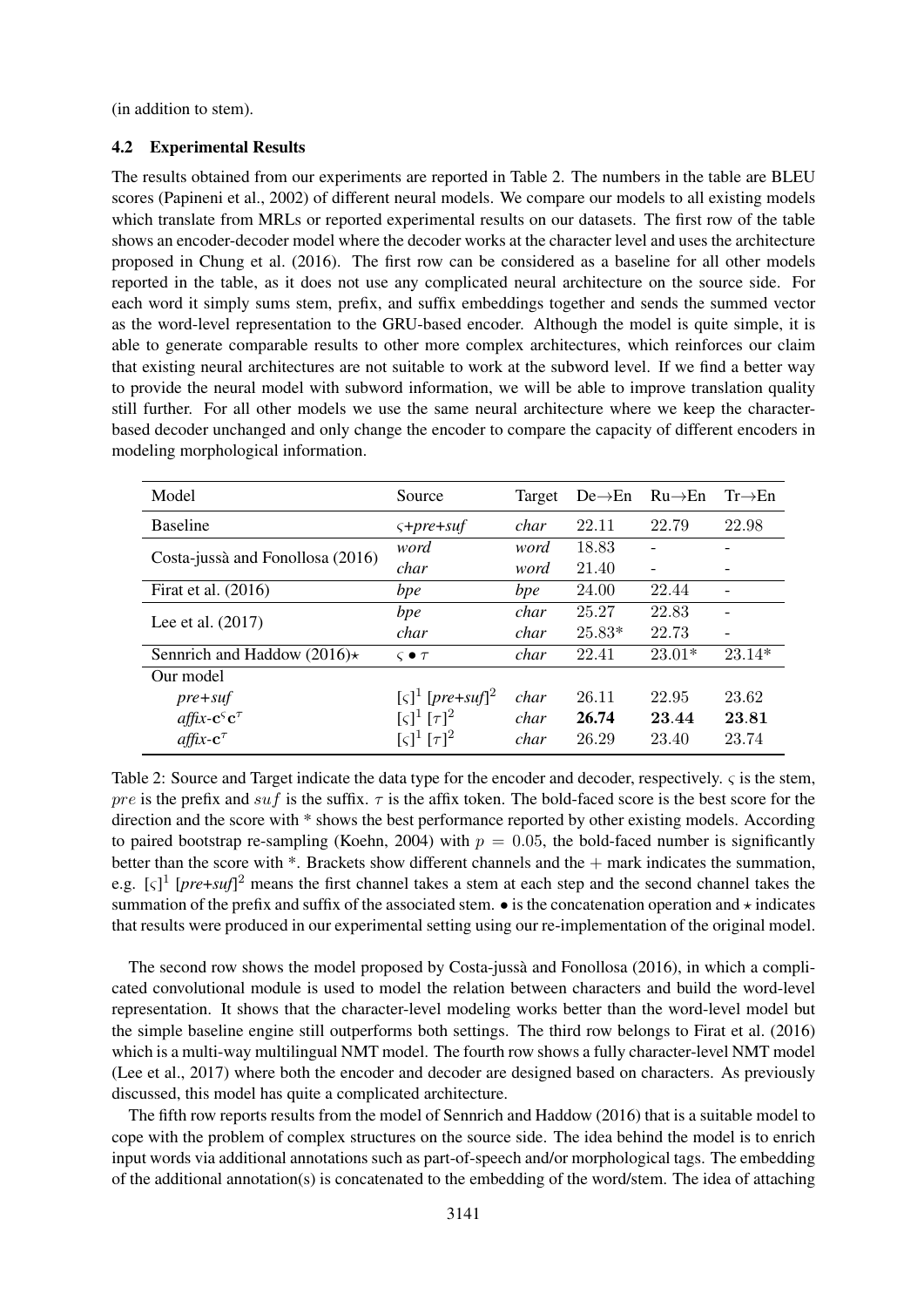auxiliary information to words/stems was successful and our experimental results also confirm this. In their original model the training data is tagged with external tools which show the need for annotated training sets. We borrowed the same idea and tried to evaluate that architecture in our setting. In the original model, proper morphological tags are defined for input words/stems whereas in our case we consider the affix token as the morphological tag of each stem and we do not need a morphological tagger. The embedding of the affix token is concatenated to the stem embedding and sent to the encoder. Accordingly, the NMT engine is an extension to the baseline model in which the encoder is fed by concatenated structures and the decoder still has the same character-based architecture. This simple concatenation provides better results than the summation applied in the baseline model, which approves affix and subword level information is useful but we only need to find an optimal way to explore it.

The last block shows 3 variations of our model. In the *pre+suf* model the encoder has two encoding channels, one for stems and the other for prefixes and suffixes. At each time step, the stem encoder takes one stem embedding. On the other channel, the affix encoder takes an embedding which is the summation of the prefix and suffix embeddings of the word whose stem is processed by the stem encoder at the same time step. *pre+suf* employs our novel double-attentive attention mechanism. This new architecture enables the NMT engine to perform better than the complicated fully character-based model, which is an indication that the character-level representation does not necessarily provide a better representation. We think that our model outperforms the character-based model because its architecture is more compatible with the nature of MRLs. The impact of the compatible neural architecture becomes more important when we compare the baseline and *pre+suf* models. The input format is exactly the same for both, but the baseline model simply sums stem, prefix, and suffix embeddings, whereas *pre+suf* has two separate channels to process stem and affix information.

The *affix*-c<sup>c</sup> c<sup>*T*</sup> variation is the best model among our double-channel models. As previously discussed, assigning a unique embedding to the combination of prefixes and suffixes instead of summing their embeddings generates better results and provides richer information.

The third and last variation, *affix*- $c^{\tau}$ , shows the impact of our architecture on the decoder side. As we modeled in Equation (5), attention weights assigned to the affix-encoder's hidden states are computed based on the decoder's hidden state and the stem context vector. As affix tokens provide complementary information to stem information, the affix context vector should be aware of the content of the stem context vector, so we proposed the model explained in Equation (5). If we only consider the decoder's information to compute affix weights, the equation will be revised as in (6):

$$
\mathbf{c}_t^{\tau} = \sum_{j=t'}^{n} \beta_{tt'} a_{t'}
$$
  
\n
$$
\beta_{tt'} = \frac{\exp(e_{tt'}^{\tau})}{\sum_{k=1}^{n} \exp(e_{tk}^{\tau})}
$$
  
\n
$$
e_{tt'}^{\tau} = \mathbf{a}_{\tau}(a_{t'}, h_{t-1})
$$
\n(6)

In the *affix*- $c^c c^{\tau}$  version, the energy between the decoder's (t-1)-th state and the affix-encoder's t'-th state was computed by  $e_{tt'}^{\tau} = \mathbf{a}_{\tau} (a_{t'}, [h_{t-1} \bullet \mathbf{c}_{t}^{\tau}])$ , whereas this version simplifies the computation by estimating  $e_{tt'}^{\tau}$  with  $\mathbf{a}_{\tau}(a_{t'}, h_{t-1})$ . The model described in Equation (6) is implemented in the *affix*-c<sup>7</sup> extension. Results obtained from this extension show that, although the architecture is also successful compared to other exiting models, its performance is worse than the model which (additionally) involves the stem context vector to compute affix weights.

### 5 Conclusion and Future Work

In this paper we focused on morphological complexities on the source side in the NMT task and equipped the encoder to handle complex inputs. The proposed model includes two separate channels to consume both stem and affix tokens. This novel two-channel solution can improve performance in two ways, which can be discussed from linguistic and computational perspectives. In terms of linguistic issues,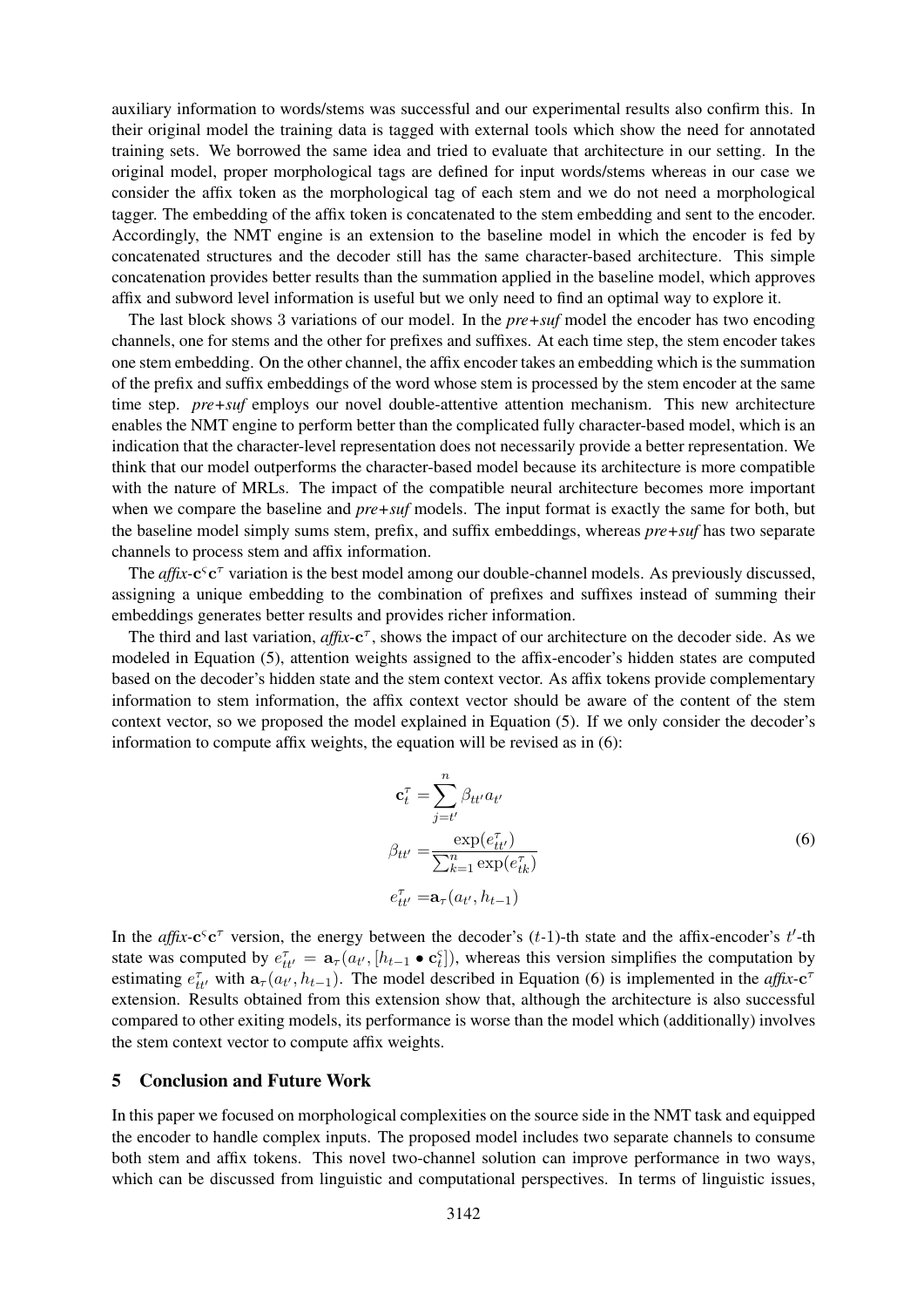when the first channel deals with stems instead of words, it is asked to process considerably fewer constituents as the number of stems are much fewer than the number of words. The network is trained to translate simple stem forms instead of complex words. This simplification is usually helpful when translating (from/into) MRLs (Sennrich and Haddow, 2016). Furthermore, there is another channel which preserves morphological information. Every time that the first channel is not able to provide precise translations or needs auxiliary information, the second channel completes it with morphological information.

The proposed architecture can also be studied from mathematical and computational points of view. Defining a secondary channel means adding extra neural modules and parameters (weights). Increasing the number of neural parameters increases the learning capacity of the network and gives a higher possibility to achieve better results. Experimental results confirm that this happens in practice and the extra channel is helpful.

Existing subword-based models segment MCWs using Morfessor, *bpe*, and other models, and feed the translation engine with simplified units. Character-based models also try to facilitate the process by working with characters. Both approaches are useful and improve performance but the improvement is somewhat random, as we do not exactly know what/where the origin of this improvement is. By proposing our double-channel architecture we address this problem and feed the network in a more structured way, in the expectation that we can represent the impact of morphological information. While we are still far from the goal of modeling morphological information for NMT, this research is an important step toward our goal.

Along with these useful properties of our approach, it also has some deficiencies which we plan to address in future work. Our affix information is extracted via Morfessor which could be noisy. Affix tokens are supposed to provide morphological information but we are not sure that our interpretation matches what actually happens in reality. According to experimental results, affix tokens are useful but we are not sure if they preserve real morphological information. In our future work we plan to linguistically enrich our pipeline with more precise and relevant information. As another plan, we also tend to focus on the decoder.

### Acknowledgment

We thank our anonymous reviewers for their valuable feedback, as well as the Irish centre for high end computing (www.ichec.ie) for providing computational infrastructures. This work has been supported by the ADAPT Centre for Digital Content Technology which is funded under the SFI Research Centres Programme (Grant 13/RC/2106) and is co-funded under the European Regional Development Fund.

### References

- Dzmitry Bahdanau, Kyunghyun Cho, and Yoshua Bengio. 2014. Neural machine translation by jointly learning to align and translate. In *Proceedings of the International Conference on Learning Representations*, Banff, Canada.
- Franck Burlot, Mercedes García-Martínez, Loïc Barrault, Fethi Bougares, and François Yvon. 2017. Word representations in factored neural machine translation. In *Proceedings of the Second Conference on Machine Translation*, pages 20–31, Copenhagen, Denmark.
- Kyunghyun Cho, Bart van Merrienboer, Caglar Gulcehre, Dzmitry Bahdanau, Fethi Bougares, Holger Schwenk, and Yoshua Bengio. 2014. Learning phrase representations using rnn encoder–decoder for statistical machine translation. In *Proceedings of the 2014 Conference on Empirical Methods in Natural Language Processing (EMNLP)*, pages 1724–1734, Doha, Qatar.
- Junyoung Chung, Kyunghyun Cho, and Yoshua Bengio. 2016. A character-level decoder without explicit segmentation for neural machine translation. In *Proceedings of the 54th Annual Meeting of the Association for Computational Linguistics (Volume 1: Long Papers)*, pages 1693–1703, Berlin, Germany.
- Marta R. Costa-jussà and José A. R. Fonollosa. 2016. Character-based neural machine translation. In *Proceedings of the 54th Annual Meeting of the Association for Computational Linguistics (Volume 2: Short Papers)*, pages 357–361, Berlin, Germany, August.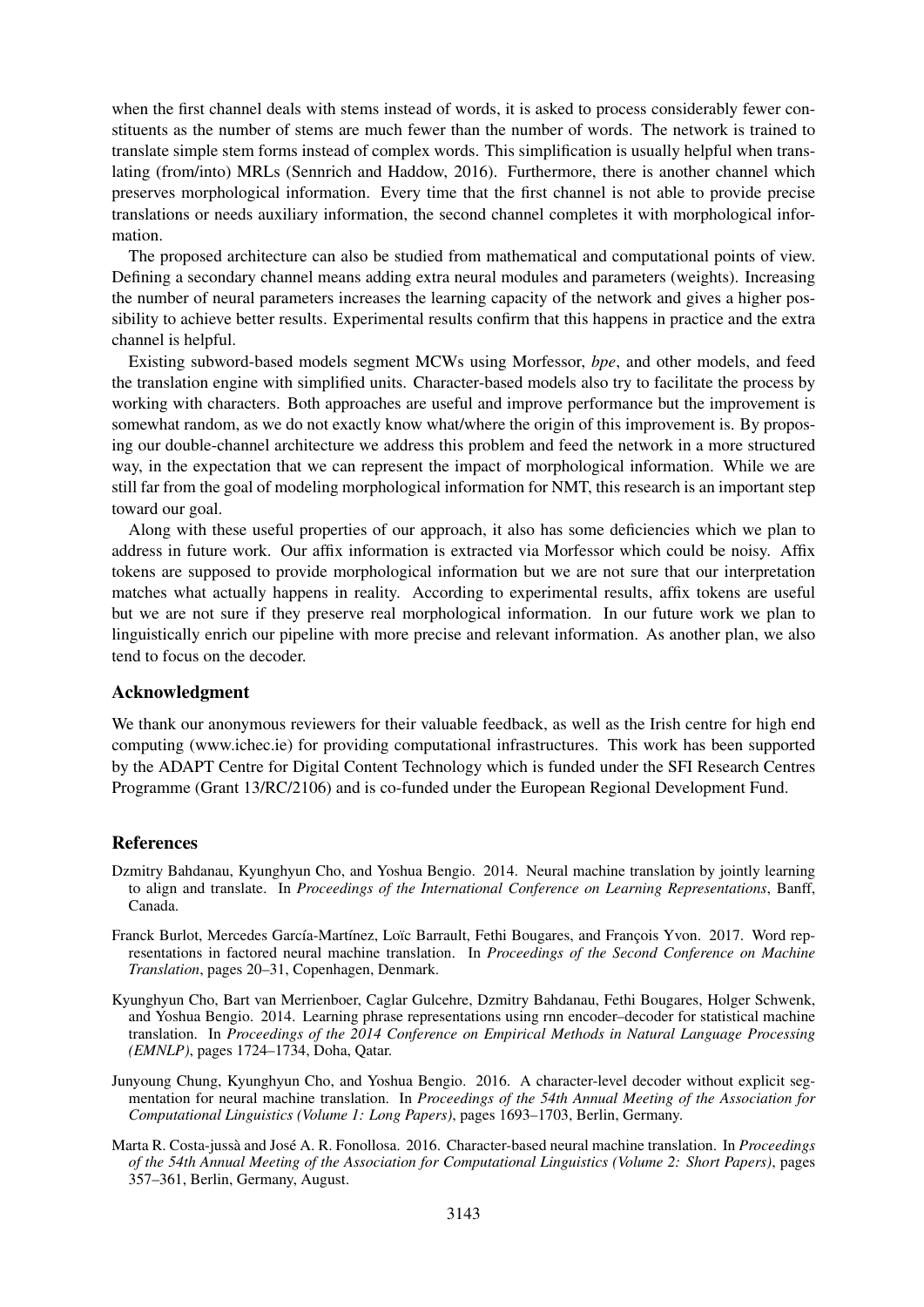- Fahim Dalvi, Nadir Durrani, Hassan Sajjad, Yonatan Belinkov, and Stephan Vogel. 2017. Understanding and improving morphological learning in the neural machine translation decoder. In *Proceedings of the Eighth International Joint Conference on Natural Language Processing (Volume 1: Long Papers)*, volume 1, pages 142–151.
- Orhan Firat, Kyunghyun Cho, and Yoshua Bengio. 2016. Multi-way, multilingual neural machine translation with a shared attention mechanism. In *Proceedings of the 2016 Conference of the North American Chapter of the Association for Computational Linguistics: Human Language Technologies*, pages 866–875, San Diego, California, June.
- Matthias Huck, Simon Riess, and Alexander Fraser. 2017. Target-side word segmentation strategies for neural machine translation. In *Proceedings of the Second Conference on Machine Translation*, pages 56–67, Copenhagen, Denmark.
- Sebastien Jean, Kyunghyun Cho, Roland Memisevic, and Yoshua Bengio. 2015. On using very large target ´ vocabulary for neural machine translation. In *Proceedings of the 53rd Annual Meeting of the Association for Computational Linguistics and the 7th International Joint Conference on Natural Language Processing (Volume 1: Long Papers)*, pages 1–10, Beijing, China, July.
- Yoon Kim, Yacine Jernite, David Sontag, and Alexander M Rush. 2016. Character-aware neural language models. In *Proceedings of the Thirtieth AAAI Conference on Artificial Intelligence (AAAI-16)*, pages 2741–2749, Phoenix, Arizona, USA.
- Diederik Kingma and Jimmy Ba. 2015. Adam: A method for stochastic optimization. In *International Conference on Learning Representations (ICLR)*, San Diego, USA.
- Philipp Koehn. 2004. Statistical significance tests for machine translation evaluation. In Dekang Lin and Dekai Wu, editors, *Proceedings of EMNLP 2004*, pages 388–395, Barcelona, Spain, July.
- Jason Lee, Kyunghyun Cho, and Thomas Hofmann. 2017. Fully character-level neural machine translation without explicit segmentation. *Transactions of the Association for Computational Linguistics*, vol. 5:365–378.
- Pierre Lison and Jörg Tiedemann. 2016. Opensubtitles 2016: Extracting large parallel corpora from movie and tv subtitles. In *Proceedings of the 10th International Conference on Language Resources and Evaluation*, pages 923–929, Portorož, Slovenia.
- Minh-Thang Luong and Christopher D. Manning. 2016. Achieving open vocabulary neural machine translation with hybrid word-character models. In *Proceedings of the 54th Annual Meeting of the Association for Computational Linguistics (Volume 1: Long Papers)*, pages 1054–1063, Berlin, Germany, August.
- Thang Luong, Ilya Sutskever, Quoc Le, Oriol Vinyals, and Wojciech Zaremba. 2015. Addressing the rare word problem in neural machine translation. In *Proceedings of the 53rd Annual Meeting of the Association for Computational Linguistics and the 7th International Joint Conference on Natural Language Processing (Volume 1: Long Papers)*, pages 11–19, Beijing, China, July.
- Kishore Papineni, Salim Roukos, Todd Ward, and Wei-Jing Zhu. 2002. BLEU: a method for automatic evaluation of machine translation. In *Proceedings of the 40th annual meeting on association for computational linguistics*, pages 311–318, Pennsylvania, PA., USA.
- Peyman Passban, Qun Liu, and Andy Way. 2018. Improving character-based decoding using target-side morphological information for neural machine translation. In *Proceedings of the Human Language Technology Conference of the NAACL*, New Orleans, Louisiana, USA, Jun.
- Peyman Passban. 2018. *Machine Translation of Morphologically Rich Languages Using Deep Neural Networks*. Ph.D. thesis, School of Computing, Dublin City University, Ireland.
- Rico Sennrich and Barry Haddow. 2016. Linguistic input features improve neural machine translation. In *Proceedings of the First Conference on Machine Translation*, pages 83–91, Berlin, Germany, August.
- Rico Sennrich, Barry Haddow, and Alexandra Birch. 2016. Neural machine translation of rare words with subword units. In *Proceedings of the 54th Annual Meeting of the Association for Computational Linguistics (Volume 1: Long Papers)*, pages 1715–1725, Berlin, Germany, August.
- Peter Smit, Sami Virpioja, Stig-Arne Grönroos, and Mikko Kurimo. 2014. Morfessor 2.0: Toolkit for statistical morphological segmentation. In *Proceedings of the Demonstrations at the 14th Conference of the European Chapter of the Association for Computational Linguistics*, pages 21–24, Gothenburg, Sweden.